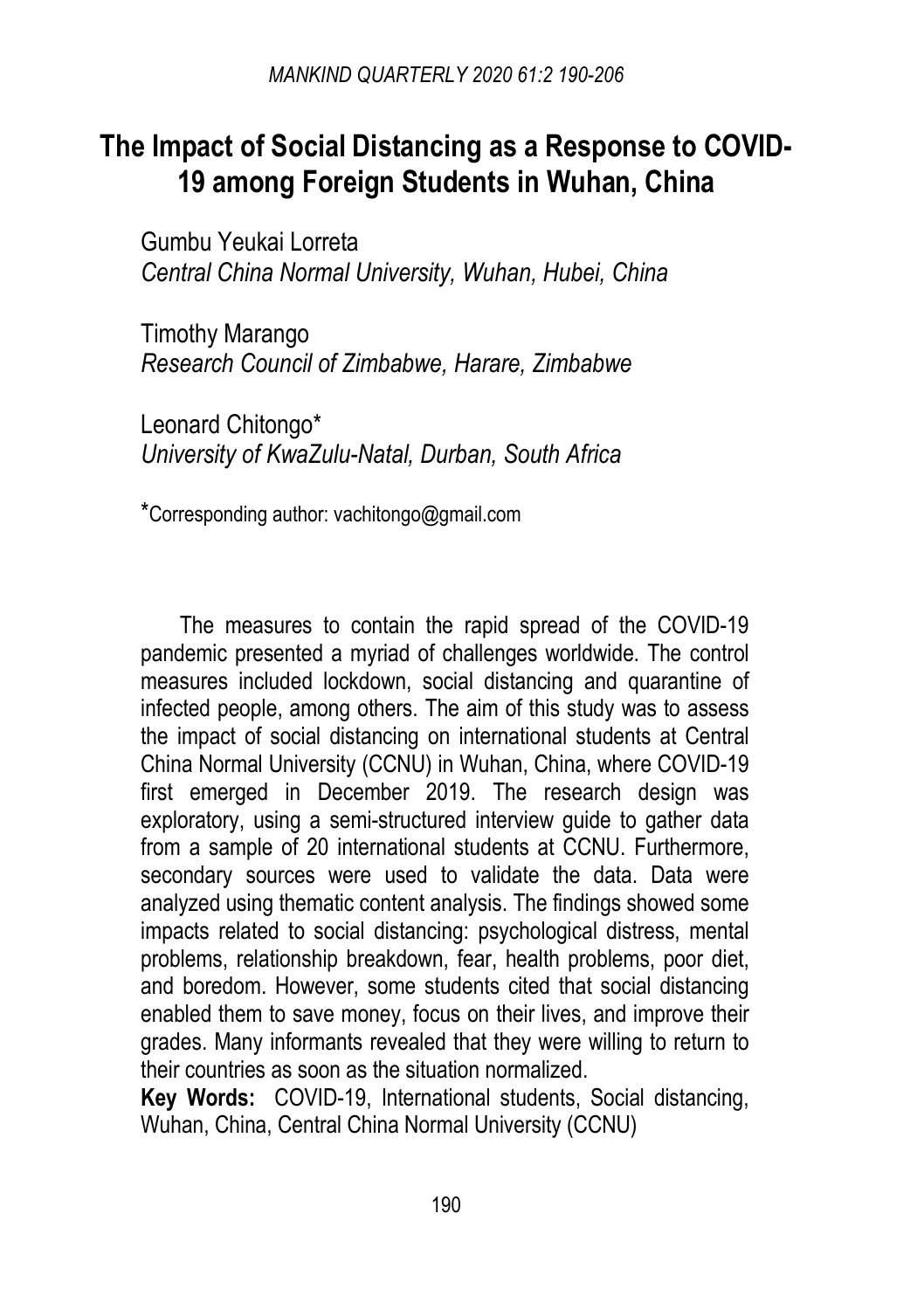*LORRETA, G.Y. et al. FOREIGN STUDENTS' SOCIAL DISTANCING IN WUHAN* 

COVID-19 has been a large-scale public health issue not only in China, but also in the rest of the world. The pandemic presented psychological challenges in addition to the risk of potentially fatal infection. In Wuhan, the epicenter of the pandemic, it posed an extreme challenge to residents, including those of foreign origin. Against this backdrop, the study aimed at assessing the impact of social distancing on international students at Central China Normal University (CCNU). At the time, Galea, Merchant and Lurie (2020) had argued that COVID-19 offered an opportunity for researchers to study behavioral responses of international students to the imposed restrictions on movement and social interaction. Social distancing refers to decreasing close contact between individuals, usually in response to the rapid spread of an infectious disease. It includes closing buildings, canceling events, travel bans, and restrictions on gatherings to prevent disease transmission (Brooks et al., 2020).

China announced the lockdown of Hubei Province on 23 January 2020 as a response to the COVID-19 pandemic. Students also observed social distancing from 23 January up to beginning of April 2020, when they were obliged to stay at home or in their dormitories. When a person is confined to social distancing, levels of social cohesion with family members and other social groups can decrease and a wide range of problems can surface. Many studies have been conducted on problems related to COVID-19, but none, to our knowledge, on the impact of social distancing on international students in Wuhan. This study makes a distinctive scientific contribution by filling this gap.

Once the danger had been understood, the Chinese government imposed strict measures to contain the spread of this deadly disease. The measures included delays in starting university semesters, temporary closing of colleges and schools, and social distancing. However, these measures militated against social cohesion, spiritual belief, and trust among people and in the government. Trust is usually maintained by interpersonal interactions, which implies that restrictions on social interactions can cripple trust and social cohesion (Nesterova, 2020). Economic recession was another obvious result as social distancing became a norm.

The directive of social distancing was issued to everyone, especially in Hubei Province in which Wuhan, the epicenter of COVID-19, is located. These measures were successful in reducing the spread of the virus, according to The Harvard Health Service Report (Services, 2020). However, scholars noted that social distancing was both a blessing and a curse. The World Bank East Asia Economic Update (2020) indicated that social distancing discouraged people from working together. Encounters in entertainment, sports, cinema, music, and restaurant were canceled. Fellowshipping and the regular sharing of beverages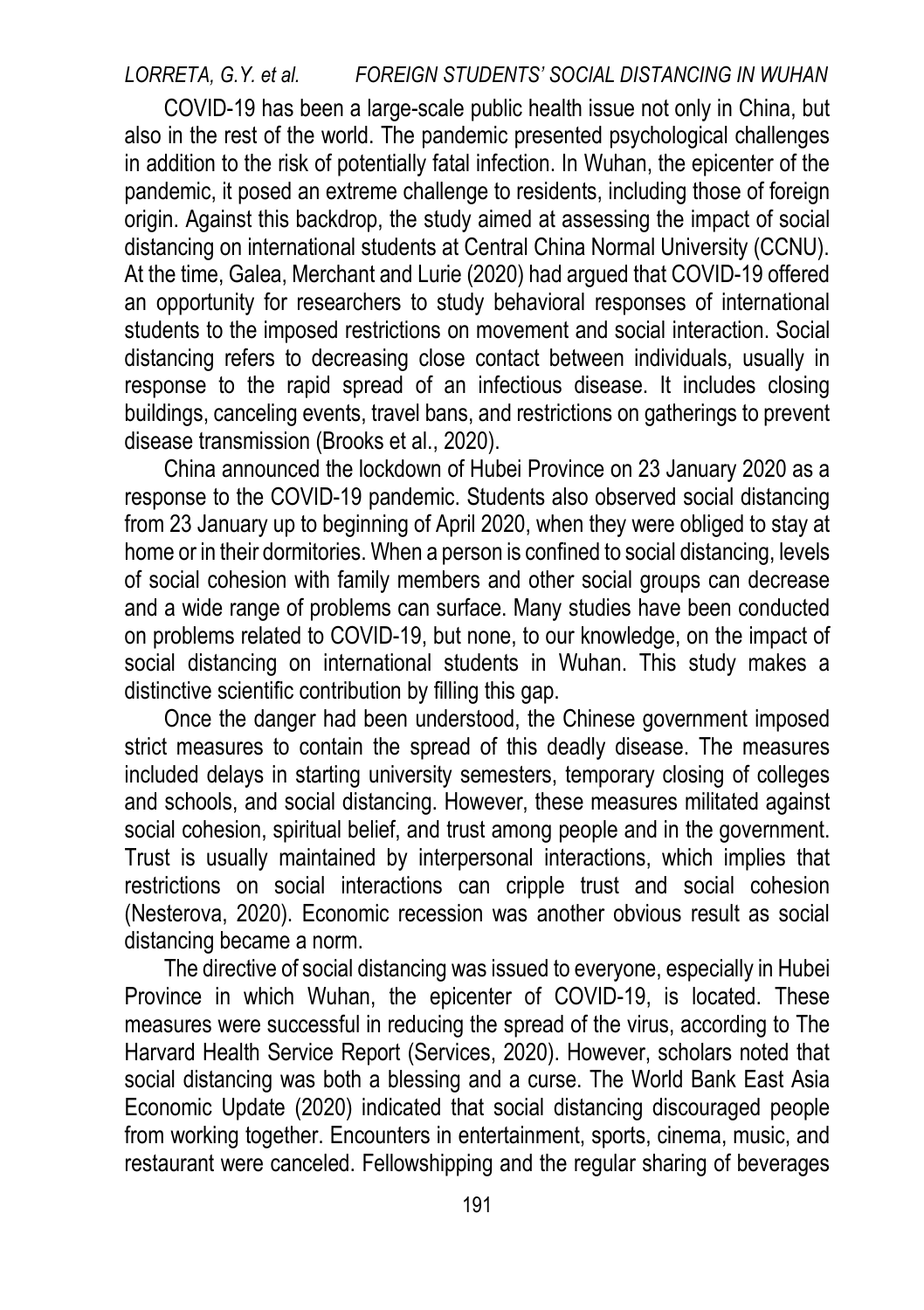in proximity to one another were denied (World Bank, 2020). Brooks et al. (2020) elaborated that social distancing has many negative psychological impacts including confusion, anger, and post-traumatic stress symptoms. Reduced physical contact with friends and family might contribute to boredom among international students.

Social distancing as a response to COVID-19 was not the first time when public gatherings were banned and people advised to stay at home the world over. The closest historical precedent is the 1918 Spanish flu, which killed 50 million people globally. Almost 675,000 of these deaths were in the United States of America, where the pandemic had originated. It was the worst pandemic for centuries (Lopez, 2020). At the time, the US government advised people to practice social distancing. All public gatherings were canceled, and infected people were quarantined. In some places, social distancing lasted for months. Some studies show that social distancing in response to the 1918 Spanish flu was not successful in the US. People failed to respect officials and ignored control measures. However, Lopez (2020) maintained that social distancing measures delayed the spread of the 1918 flu and reduced the mortality rate.

In 2013 the Ebola outbreak in West Africa led to the closure of 10,000 schools and bans of public gatherings in Sierra Leone, Liberia, and Guinea for almost a year. However, most students had lost track of the education system when schools reopened. International students were supposed to stay in the residential hall until further notice (Aggrey-Darkoh, 2020).

# **Literature Review**

Many modern authors have emphasized that human beings are social animals, as stated by Aristotle already in the  $4<sup>th</sup>$  century BC. Trivers (1971) described human beings' psychological, social, and biological systems as having evolved for cooperation with others. Baumeister (1995) reviews the overwhelming evidence for human beings' "need to belong", and Singer (2018) emphasizes the importance of social embeddedness for human health. Biordi et al. (2015) also noted that most people seek human relationships or companionship. On the same note, Sawir et al. (2008) also postulated that no person is an island, but needs other people to socialize. Loss of contact with social networks leads to feelings of loneliness (Lubkin & Larsen, 2012).

From the foregoing, we can conclude that international students already experienced a disruption of their support networks, by pursuing their studies in a foreign land away from family and friends. This can result in negative effects such as anxiety, depression, and loneliness. A study conducted in Malaysia on international students' needs revealed that international students required more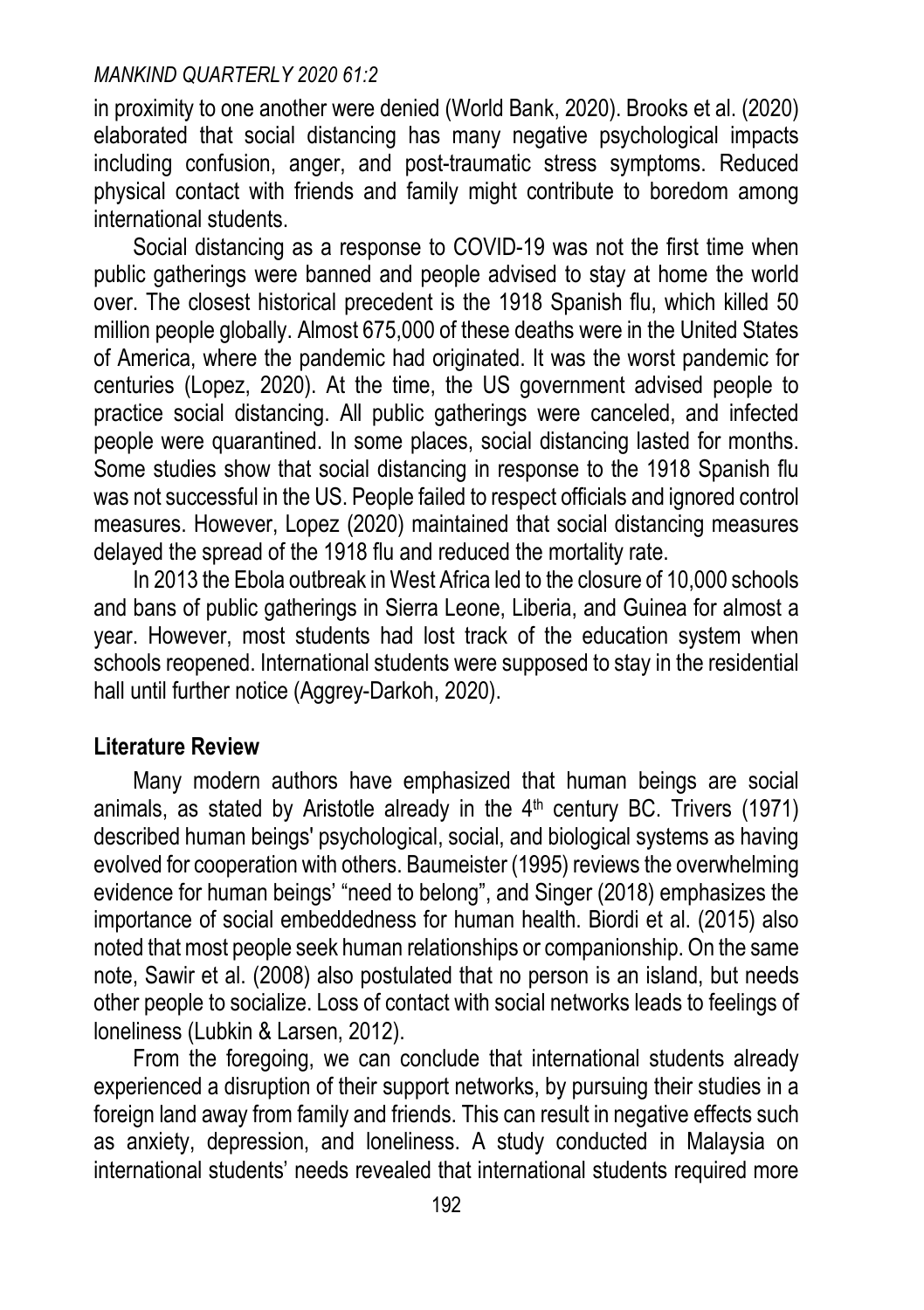*LORRETA, G.Y. et al. FOREIGN STUDENTS' SOCIAL DISTANCING IN WUHAN*  frequent social support and friendship, especially from national host students. Furthermore, they require a conducive environment (Chuah & Singh, 2016), even more so because psychological well-being and positive relations are required for multi-cultural progress and for understanding and tolerance of diversity. The friendship between host nationals and international students is the primary channel to social satisfaction.

Bhochhibhoya, Dong and Branscum (2017) suggested that even though international students have different ethnicities, religions, political backgrounds and nationalities, they share specific characteristics. These include a new academic setting characterized by many unfamiliar aspects, new communities, and new professors. Stressors include difficulty in establishing social networks attributed to the language barrier, financial constraints, and confusion in sociocultural adaptation. Gomes et al. (2014) argued that the contact of international students with individuals from the host country contributes to socio-cultural adjustment.

Stonestreet and Rivera (2020) summarized findings indicating that the impact of loneliness on people is equivalent to the health risks associated with smoking 15 cigarettes per day. The health risks are more than a lack of exercise, excessive drinking, and dangers of obesity. According to a report from the National Academy of Science, social isolation contributed to a 50% increased risk of dementia and 29% more chance of heart disease (Stonestreet & Rivera, 2020). Sawir et al. (2008) argued that the strategy of social distancing might be best in the fight against COVID-19, yet at the same time it also exacerbates loneliness.

Galea, Merchant and Lurie (2020) revealed that the lockdowns imposed in efforts to contain COVID-19 represented a unique opportunity to study behavioral responses of international students to the imposed restrictions on movement and social interaction. Further, Venkatesh and Edirappuli (2020) suggested that anxiety and depression have been a result of isolation in past pandemics. These effects are common when people are confined and separated from their loved ones. Low mood, frustration, and depression are characteristic responses when people are deprived of their liberty. Anxiety might also result from a lack of clarity on social distancing guidelines. Most scholars also cited immoral behavior as the immediate impact of social distancing.

A survey conducted end of March 2020 in the US revealed that 75% of international students experienced depression and anxiety due to social distancing (IESALC & UNESCO, 2020). The level of panic was worse in the epicenter of the disease, Wuhan. Most participants were concerned about the safety of their families. International students with a shorter stay in China showed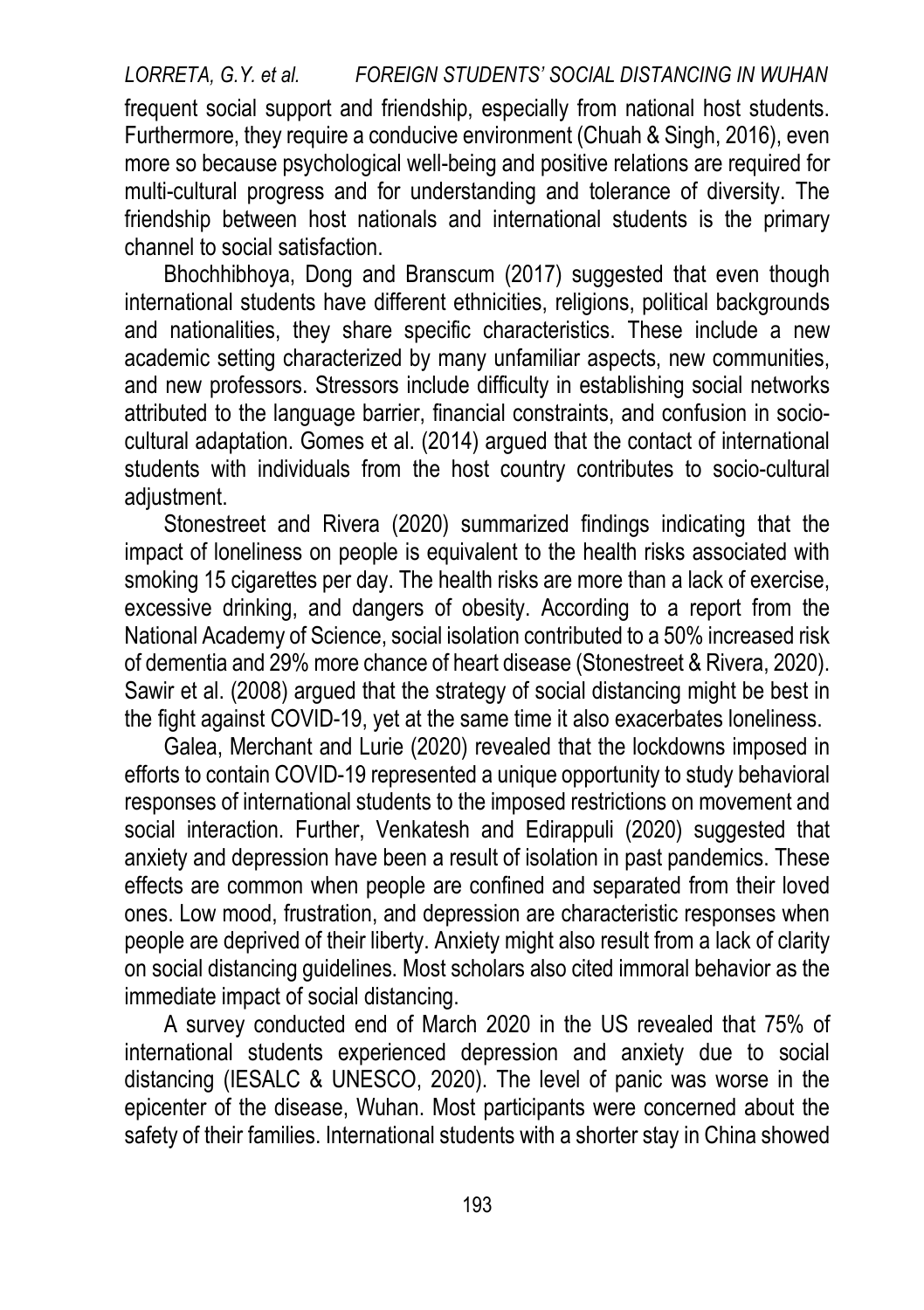fewer concerns when compared to students with a more extended stay (IESALC & UNESCO, 2020).

Some of the isolated international students resorted to the heavy use of social media due to social distancing. The majority of students possess a tablet, smartphone or computer, and extensive social media use has emerged as a social norm. Barnhart (2019) revealed that Google provided a positive search for every individual per person per day. Keles, Grealish & McCrae (2019) added that social media enabled people to express their feelings and thoughts and receive social support. However, Smith (2019) believed that even though tablets, laptops and smartphones are useful, teenagers are prone to abuse them. It was further noted that social media contributed to laziness and depression among students. For example, instead of visiting their friends, students simply send messages. Social media sometimes provided misleading information that created psychological trauma. Hence, fear of dying of COVID-19 was ignited among international students.

International students experience cultural stress. Spiritual and cultural life are affected when international students are separated from their cultural environment in which they grew up. Sawir et al. (2008) mentioned that international students experience what they called cultural loneliness. This was a result of absence of a desirable linguistic or cultural environment. Religion is part of this cultural environment. For example, Christian, Muslim and Buddhist students, among others, failed to attend their customary weekly gatherings. Z. Wang et al. (2016) realized that religious involvement reduces psychological distress. Spiritual wellbeing is a source of strength. The spiritual nexus includes individual goals in life, improved physical health, prayer, less risky behavior, and higher school achievement (Huitt & Robbins, 2018).

The Global News reported that social distancing could last for about two years if a vaccine is not discovered early (Sullivan, 2020). Kissler et al. (2020) added that a single period of social distancing might not be enough. This could create a fertile ground for risky behavior among students due to stress.

Social distancing might also have longer-term benefits. Most obviously, the imposed precautions against COVID-19 transmission might contribute to better preparedness for future infections. This includes improved personal hygiene at school and work. Moving conferences online saves time and money and may establish a habit that is maintained well beyond the end of social distancing measures despite the reduced opportunities for social interaction and informal exchanges. Nguyen et al. (2020) noted that decreased aircraft and motor vehicle use reduce traffic congestion and carbon emissions. McKinney (2020) showed that of all member countries of the United Nations Environmental Program, China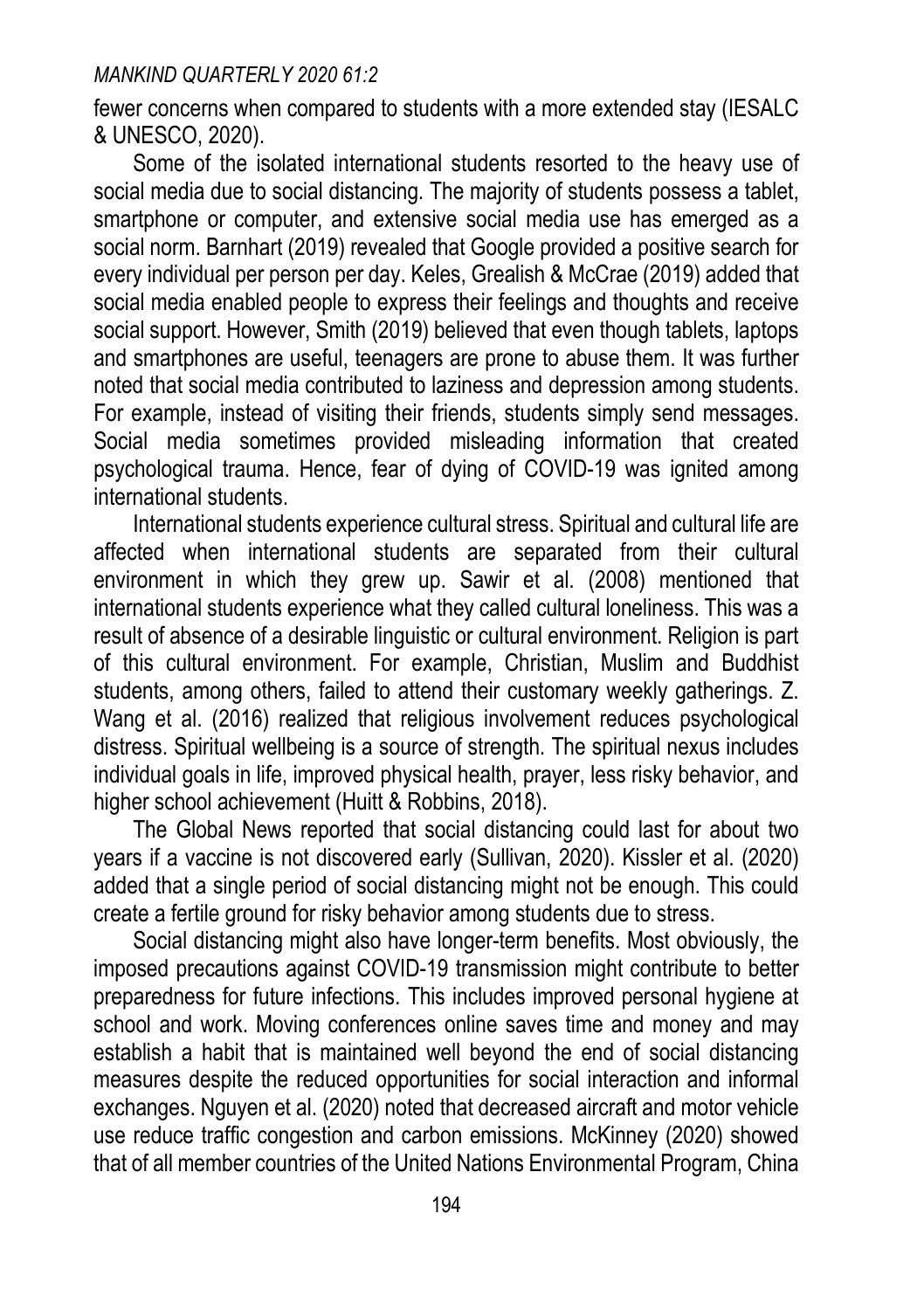*LORRETA, G.Y. et al. FOREIGN STUDENTS' SOCIAL DISTANCING IN WUHAN*  has the worst air quality. Consequently, the COVID-19 regulations led to a reduction of nitrogen dioxide emissions into the Chinese atmosphere.

# **Methodology**

An exploratory study with a sample of 20 international students was conducted at Central China Normal University (CCNU) to scientifically assess the impact of social distancing on international students. This study was conducted in mid-March 2020. CCNU is located in Hongshan District in Wuhan, the capital city of Hubei Province. CCNU is considered a first-class university highly recognized for producing top students. The campus covers a vast area of more than 330 acres. Geographically, it is nestled on Guizi Hill bordering with South Lake. The total number of students enrolled is 28,942. There are almost 3000 international Students at CCNU. The university was established in 1903. It is also referred to as Huazhong Normal University (Wikipedia, 2020).

The study was conducted during the complete lockdown period in China and students were required to spend the whole day in their room at the residential building at CCNU. The majority of Ph.D. international students have a single room, bathroom and a communal kitchen. Masters students and bachelor students share rooms on campus. Lessons were conducted online, and students were only allowed to leave their rooms during meal times to collect their meals from the first floor and return to their rooms. Students were not allowed to visit their peers or to leave the hostel.

An exploratory design was adopted. According to Bhat (2019), exploratory design refers to the study of a problem that is not clear, and for situations that are novel and for which no prior experience exists. It is applicable for answering what, why, and how questions. An exploratory design is carried out to better understand the problem and guide future research. However, conclusive results are not expected and are not usually provided.

The exploratory design is known for increasing understanding of the subject being studied because of its flexibility in the use of data sources. The decision to choose this design was based on the fact that we were dealing with a situation that has never been encountered before on this scale. The plan also enabled the researchers to save time. Finally, better conclusions could be reached because the exploratory design is less constrained by the researcher's hypotheses.

However, exploratory research has weaknesses. The information obtained might be biased because exploratory studies create qualitative information in need of interpretation. Biased results and flawed interpretations might result. Specifically, exploratory studies use small samples that might be unrepresentative of the target population. Therefore, the exploratory research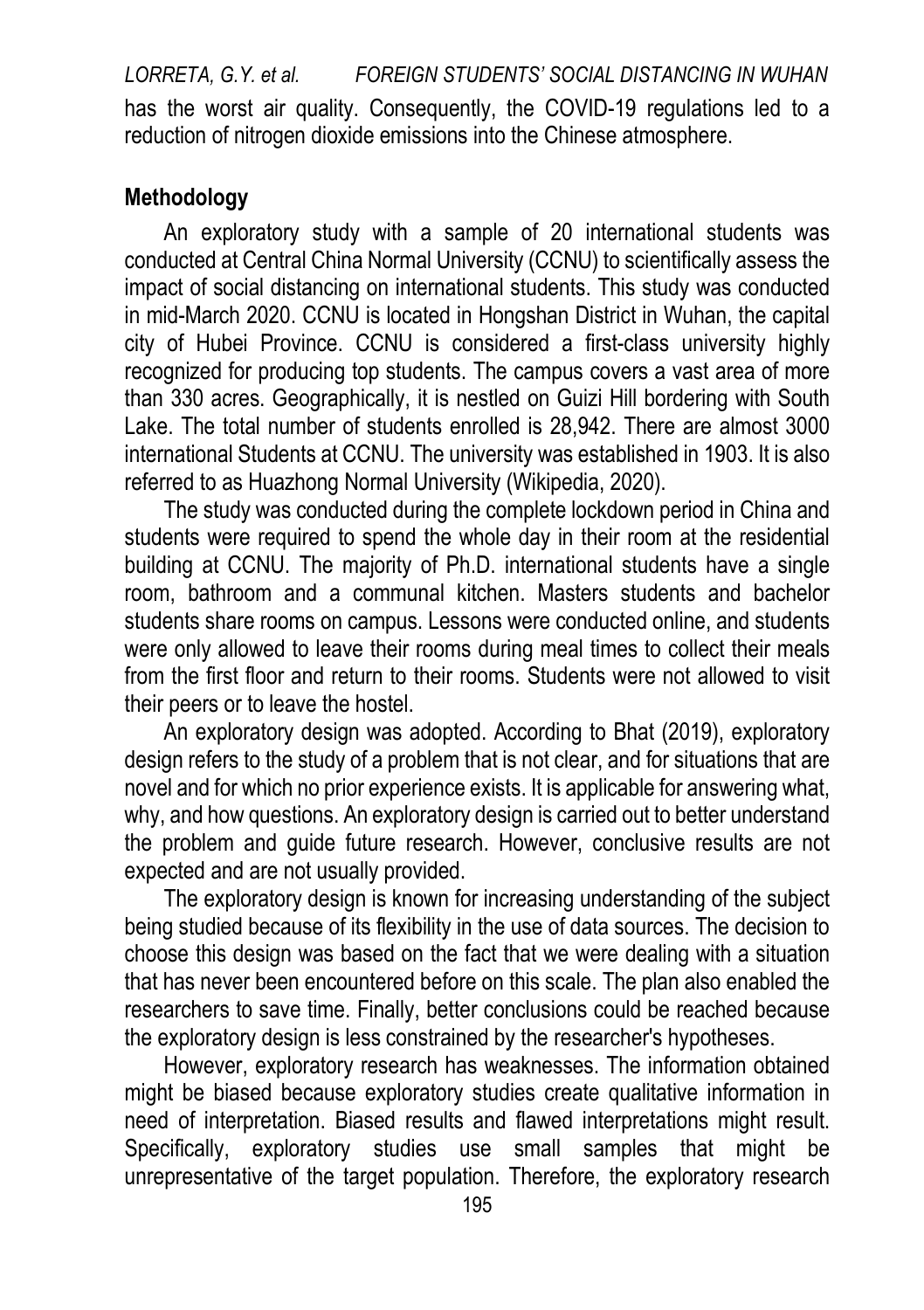results are not always suitable for generalization to a broader community (UniversalTeacher, 2020).

A semi-structured interview guide was used to solicit conversation with a convenience sample of eleven male and nine female full-time international students at CCNU. Out of these, 9 were Ph.D. students, four master's students, and seven bachelor's students. The students came from the following countries: Nigeria, Zimbabwe, Sri Lanka, Kenya, Malawi, Benin, Tanzania, and Mali. Thematic Content Analysis was employed to analyze data. The interview guide solicited information on the following: country of origin, duration of observing social distancing, whether social distancing was the appropriate response to COVID-19, impact of social distancing, the kind of support international students were receiving from the university and their countries of origin, and possible solutions to minimize the negative impact of social distancing.

The respondents in the study were given the opportunity to be anonymous. According to Christians (2000) the researcher has the obligation to keep the respondents' identity and their responses private. The researcher maintained that anonymity by not recording the names of the respondents. Instead codes were used to protect their privacy. The codes contained a letter and a number, the letter identifying academic levels:  $P = PhD$  student,  $M = Masters$  student and  $B =$ Bachelors student.

# **Results**

On the question, "How long have you been observing social distancing?", all participants highlighted that social distancing started on 2 February 2020 at CCNU. The interviews were conducted 15-20 March 2020.

# *Level of Trust in social distancing*

On the question of level of trust in social distancing as a strategy to combat the negative effects of COVID-19, the majority of the foreign students said that they trusted social distancing. It was known at the time that the disease was spread through contact, so the students recognized that it was worthwhile to observe social distancing. For example, respondents P2 and B4 lamented that this is a highly infectious virus, and it was good to reduce contamination. Respondents P4 and P5 said that it was suitable for our safety, and respondent P6 commented that it was the best solution to avoid the transmission of the virus. Many undergraduate students revealed that they trusted social distancing because they realized that it effectively controlled the disease. Respondent B1 admitted that he was afraid of the virus, and social distancing prevented him from being infected. However, Respondent P1 arqued that "I doesn't trust social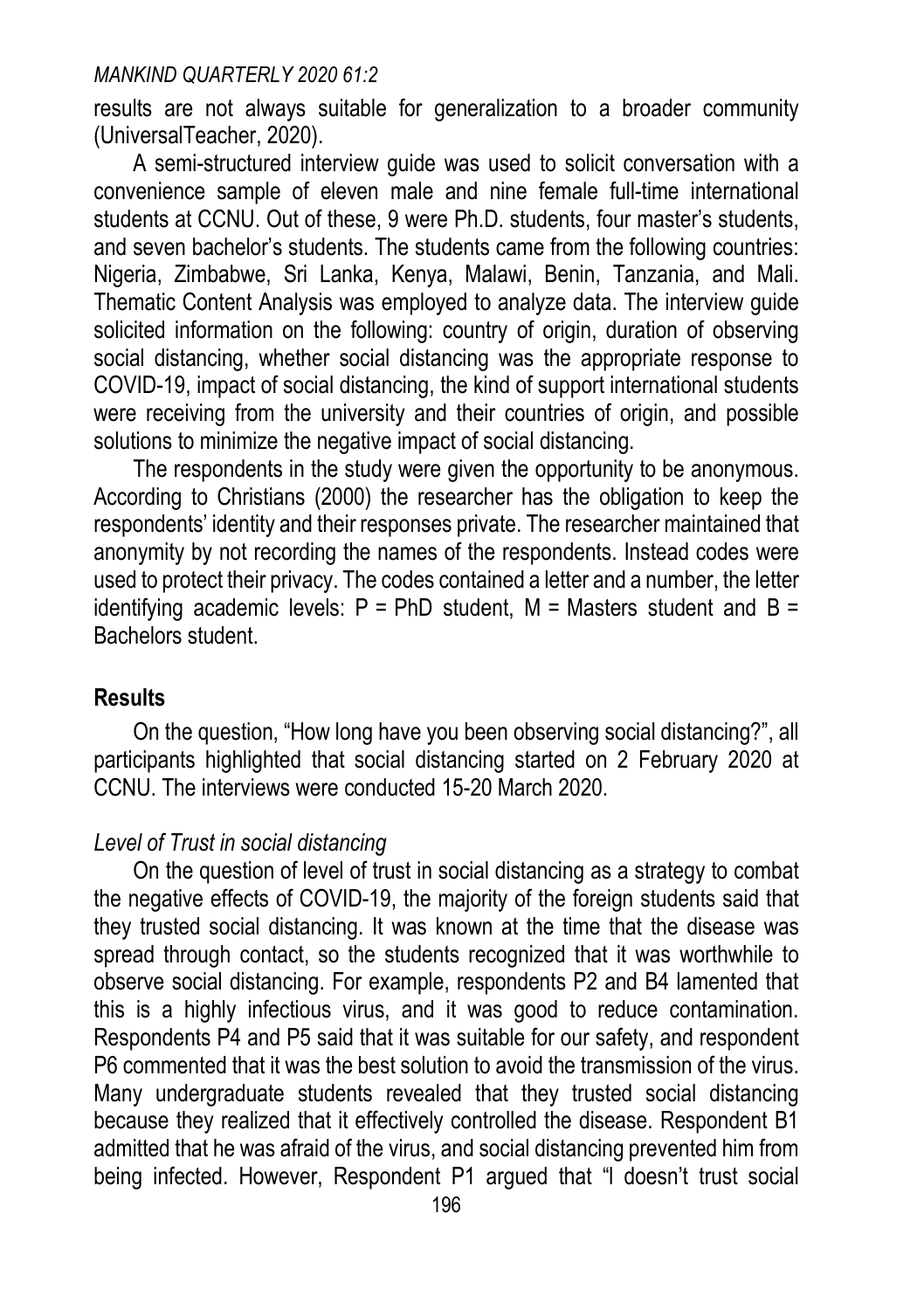*LORRETA, G.Y. et al. FOREIGN STUDENTS' SOCIAL DISTANCING IN WUHAN*  distancing because we mix during meal times." Respondents P7 and P9 added that trusting their peers was a challenge because of the nature of the virus. To summarize, these students acknowledged the necessity of social distancing, although some doubted its effectiveness because they still encountered people during meal times.

#### *Impact of social distancing*

On the question, "What is the impact of social distancing on you as a foreign student?", many respondents indicated that restrictions on free movement were a source of stress and worry for them. Respondents P1 and P2 believed that they were safe at CCNU, but they were worried about their relatives in Kenya. This was because COVID-19 cases were being reported by media outside China and specifically in Africa. Kenya had started recording COVID-19 cases. Respondent P3 said he was not used to spending so much time in his room. Respondents P4 and P8 maintained that a chance to go out and take some mental relief was denied. Respondent B2 felt bored and stressed.

Respondent P5 lamented that he was sick and tired. Further, he mentioned that he would be dead by then if he did not have access to the internet. Respondents P6 and P7 claimed that social distancing did not have any impact on them. Many master's students complained about psychological stress. Respondent M2 specified that "l am a little nervous." Respondent M3 added that "I feel lonely and psychologically derailed." Respondent M4 perceived that her school grades dropped due to stress and fear. However, Respondent P5 argued that "social distancing enabled me to spend more time on myself. This is a rare chance in today's busy life." Respondent P9 said that her writing skills improved during the lockdown period.

Other respondents mentioned stress from restrictions in social contact. Most international students indicated that they could not visit their peers. Respondent P4 complained that he could not physically interact with his friends who live in the other hall of residence. Respondents P5 and M4 mentioned that it was challenging for them not to be in physical contact with their lecturers. Respondent P7 found the imposed social distancing stressful. Respondent P9 was worried about the possibility of the graduation period being extended. Respondent M1 said, "Seriously, l hate social distancing, l am sick and tired of it." Respondent M2 added that he had a "lack of focus and difficulties in comprehending my studies as usual." Respondent M3 emphasized mental and health challenges. Further, he cannot access basic things at his convenience. Respondents B2 and B4 said that they felt bored.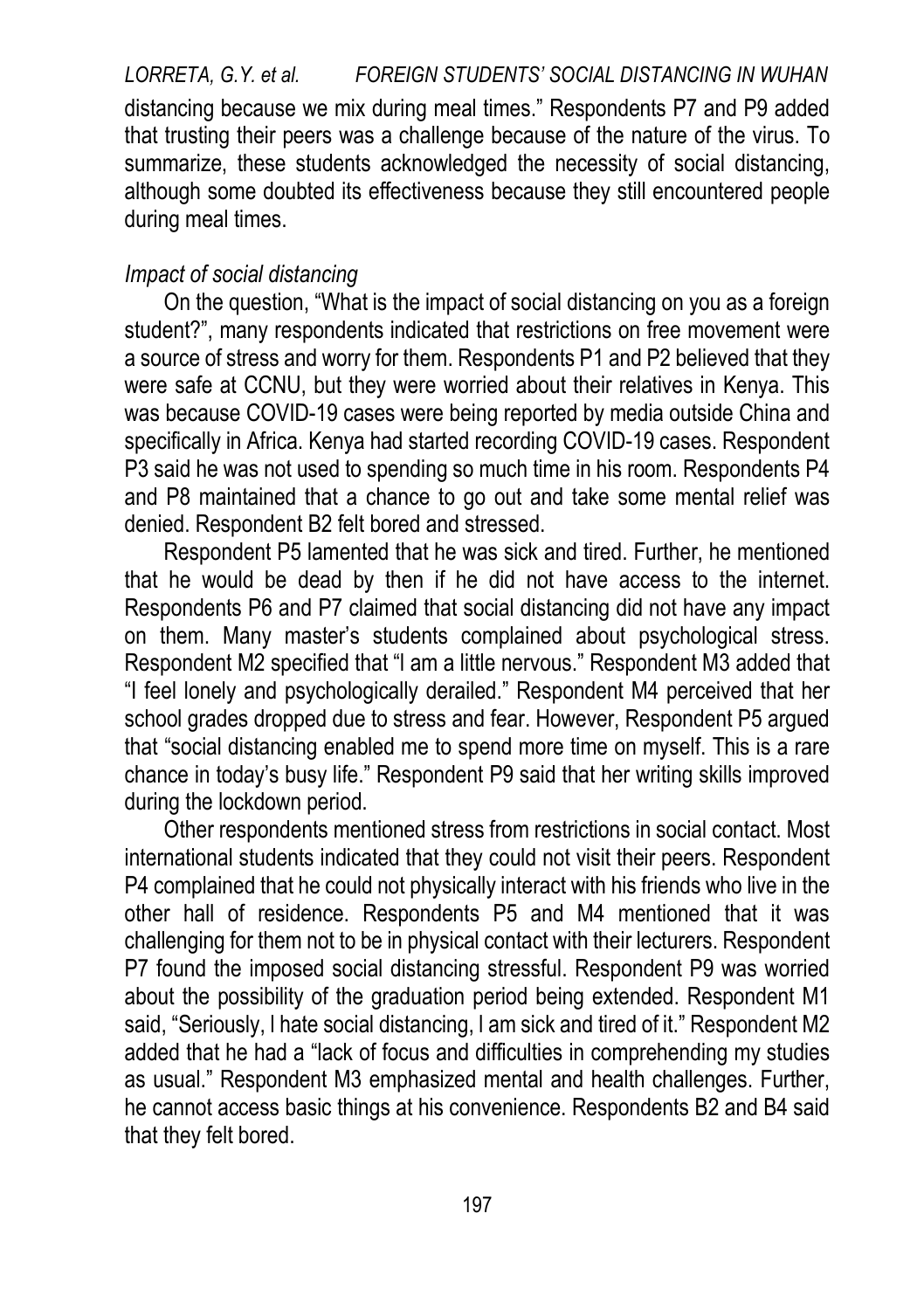### *Impact of social distancing on the family*

On the question, "How does social distancing affect your family?", the following answers were provided. Respondents P1 and P7 affirmed that their families were worried about their current welfare in China. Respondents P2 and P3 said that the gap between them and their families had widened. Respondent P6 mentioned that he could not send remittances back home because his small business was profoundly affected by the pandemic. Most of the undergraduate students revealed that the internet enabled them to communicate with their parents. Respondents P8 and M3 established that social distancing does not have any impact on their family. Respondent P9 affirmed that his family was supporting him emotionally.

# *Level of preference for online learning*

On the question, "Do you like online learning?", participants revealed mixed feelings. Some students said that they preferred online learning, while others did not. Respondent B2 maintained that "I think there are advantages and disadvantages of online learning, but I am used to online learning." Nonetheless, respondent P5 posited that "online courses are not effective due to technical issues." Respondent B4 reported that he does not like to study online. Respondent P8 revealed that "online cases are difficult, and the internet connection always makes my eyes tired." Respondent P9 noted that some students were having internet challenges, and the department deferred the semester courses. Respondent M4 suggested that the quality of education decreased due to online learning.

# *Support from the university and Chinese government*

On the question, "What kind of support did you receive from CCNU during the pandemic?", respondents P2 and P5 revealed that the university provided them with a scholarship allowance at the end of every month. Further, CCNU gave all international students 100 RMB (\$14) for electricity and data bundles in March 2020. The university also provided free meals: breakfast, lunch, and supper. Free books and pens were presented to international students. Many respondents were thankful because the free meals saved them money. However, some students complained when the university canceled the provision of free meals after relaxing the lockdown on 24 April 2020, when the students could go out and buy food at the university restaurant and shop.

# *Assistance from home country*

Almost all international students received some assistance from their respective governments. Respondents P1 and P2 confided that they were given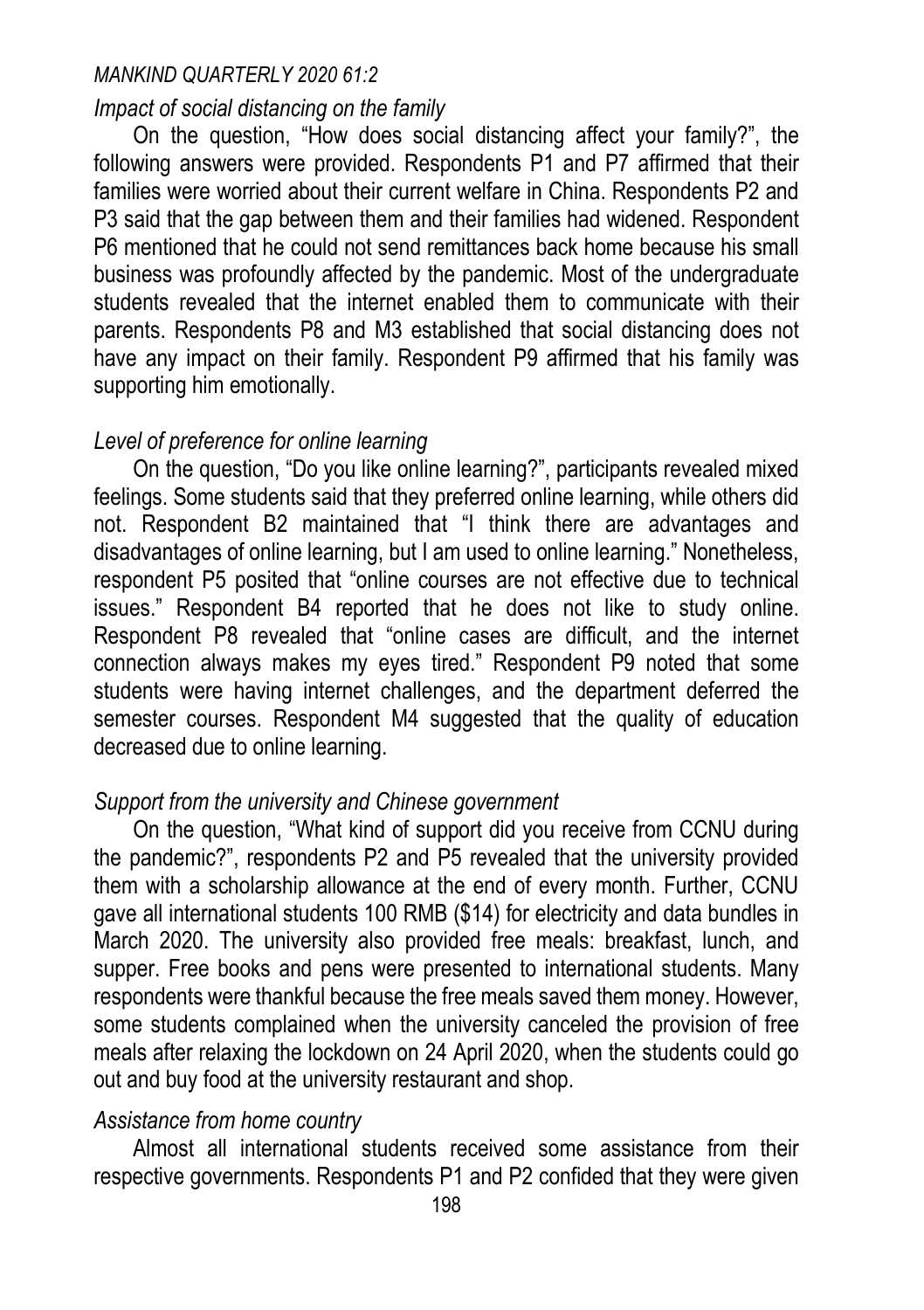*LORRETA, G.Y. et al. FOREIGN STUDENTS' SOCIAL DISTANCING IN WUHAN*  some foodstuffs from the Kenyan embassy in China. According to respondent P5, Sri Lanka sent some relief packages and foods to their students locked in Wuhan. Respondent P6 reported that he received 25 yuan (\$3) from the government of Tanzania for sanitizers, some masks, and gloves. Respondents P7 and P8 revealed that they received money and food items from the government of Benin. Respondent P9 received 690 RMB (\$100) from the government of Zimbabwe. Respondent M2 posited that he received some food items and material support. Respondent M3 said she received some financial aid from her government. However, Respondent M4 emphasized that he did not receive any assistance from his government.

## *Opinion on social distancing*

On the question, "What is your opinion on social distancing concerning foreign students in Wuhan?", respondent P5 suggested that social distancing has good and bad effects on people. Further, it is not something to continue unless it is a critical situation such as this. Respondent M2 opined that social distancing is not desirable, as humans are created to interact socially. Respondents B4 and P6 thought that "it is a good measure to flatten the curve of a new infection." Respondent M3 argued that "it is useful, but I cannot work independently." Respondent P8 underscored that the canceling of all activities that involve more than ten people is crucial in controlling the disease. Besides, respondent P8 was convinced that "everyone must adhere to strict social distancing rules," and respondent P9 encouraged other students to embrace social distancing.

## *Strategies*

On the question "What can be done to minimize the negative impacts of social distancing?", respondent P3 noted that the social distancing period should be made relatively short. Respondent P5 suggested that international students should engage in indoor activities. Respondent P6 felt that "following precautions is crucial to combat the disease." Respondent P7 underscored that "dialogue exchange between people in the same situation is important." Respondent P9 alluded that students must view social distancing from the right side. Respondent M2 realized that "all humans should play their role to fight the spread of the COVID-19. I believe it will end, and we resume normalcy." Respondent M3 revealed that "attending to social needs of vulnerable people such as children and elderly is important." Respondent M4's prescription was "stay healthy, eat well, exercise, and improve your resistance." Respondents B2 and B4 suggested that international students should have a conversation with their friends online to reduce the impact of social distancing.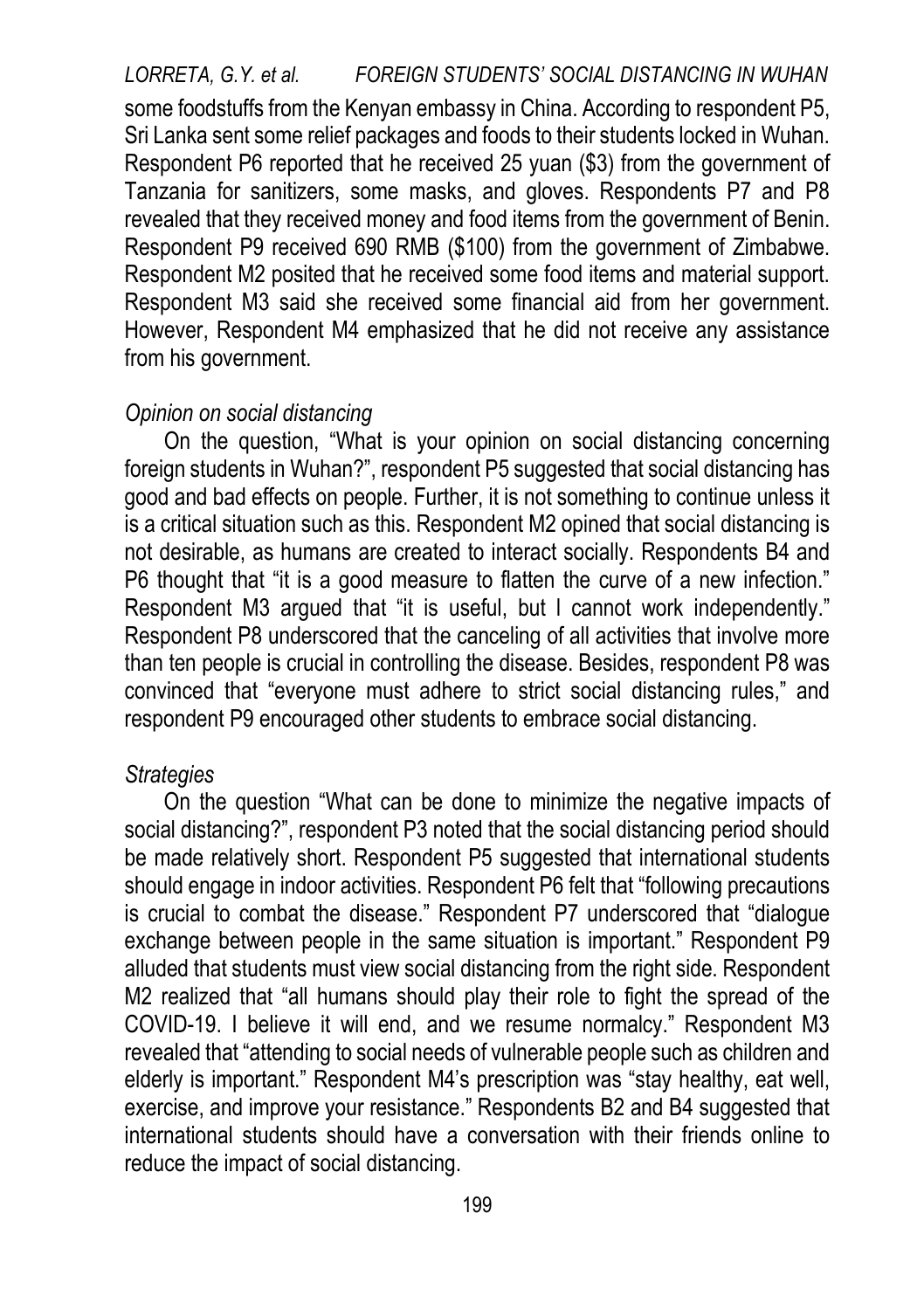# **Discussion**

This study revealed that the overwhelming majority of the research participants were convinced that social distancing is a good strategy of curbing the COVID-19 epidemic. This concurs with expert opinion. Prem et al. (2020) argued that physical distancing is an effective way of controlling an outbreak. They noted that premature lifting of interventions in Wuhan might contribute to a secondary peak of the epidemic, and that restrictions must continue. In a study in Singapore, Herman (2020) concluded that the COVID-19 infection rate decreased after increased social distancing measures such as school closures and workplace distancing.

The respondents in this study affirmed the conclusion of the European Centre for Disease Prevention and Control Report that the implementation of social distancing was justified, at a time when the COVID-19 pandemic was rapidly spreading (ECDC, 2020). Further, Nania (2020) noted that scientists were still learning about COVID-19. Social distancing worked for our respondents. None of them got infected by the virus. Some students reported positive effects of the lockdown, including freedom from academic routines. Some students mentioned that they positively utilized the internet to the fullest, either for learning or otherwise. Some respondents revealed that they focused more on themselves and enhanced their studies.

However, boredom was more commonly reported than positive effects. The question, "Were boredom and stress more common, less frequent, or about equally common compared to positive results?" was asked. It emerged that educational, economic, and social factors added to boredom and stress as a result of social distancing. In fact, social distancing brought confusion and stress to international students. Most students hated having to spend too much time in their rooms alone. All participants noted that the nature of the disease stressed them. Almost all of them were afraid of getting infected. Academics was another source of distress. Most of the international students mentioned that they hated online study. They lamented that they were not used to it. One respondent suggested that it made his eyes tired. Only a few respondents embraced online lessons, and the rest were stressed. These differences seem to reflect differences in personality types or learning styles.

Many respondents revealed that they received the Chinese Government scholarship as usual. Further, they received financial and moral support from their respective governments. Wang et al. (2020) alluded that the quick response of universities on the provision of social services was crucial in the face of this new type of coronavirus. One participant said that he saved some money because of the free meals provided by CCNU. However, some respondents complained that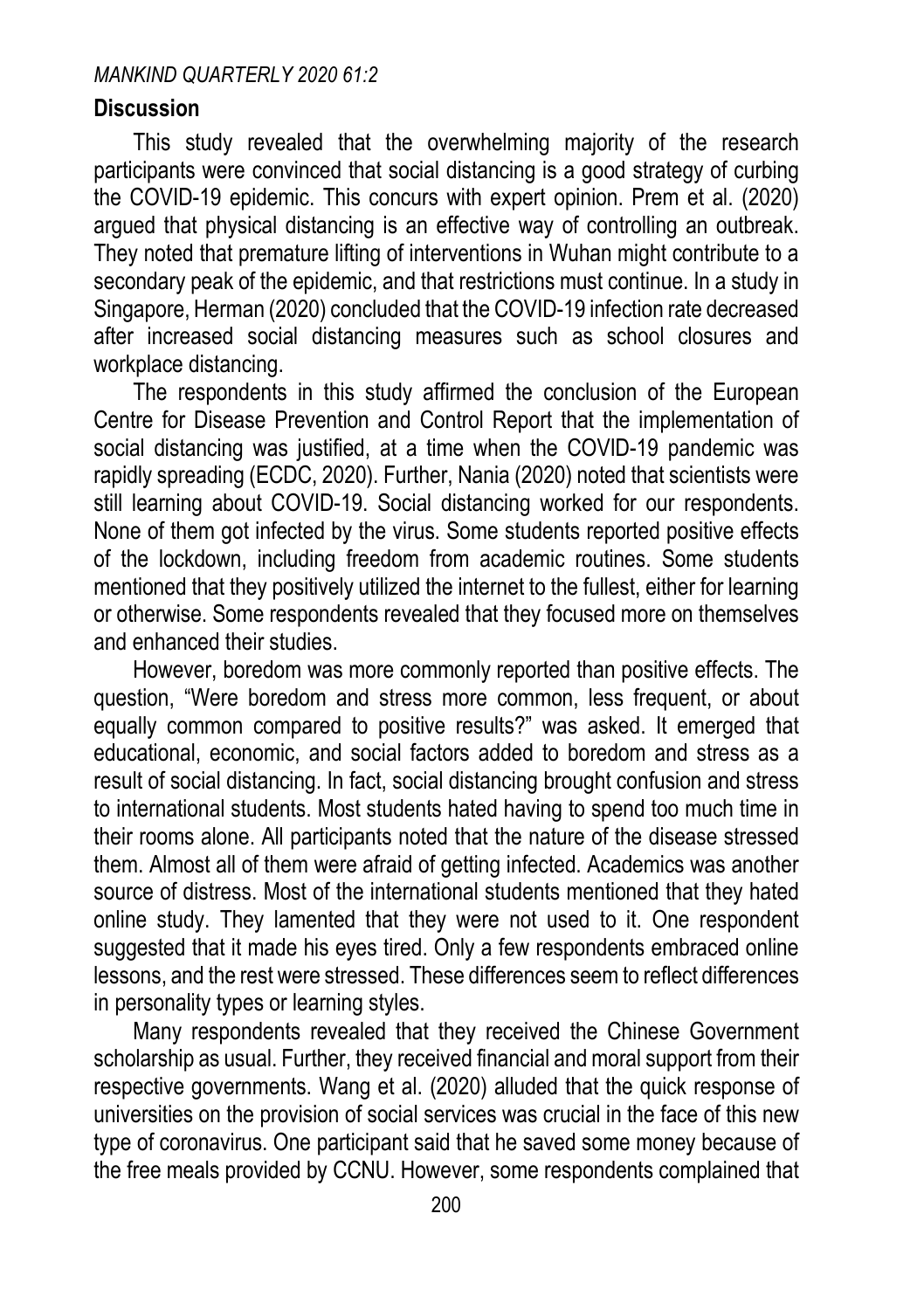# *LORRETA, G.Y. et al. FOREIGN STUDENTS' SOCIAL DISTANCING IN WUHAN*  they were not on scholarship. Some of them used to survive by buying and selling goods in China. However, social distancing had disrupted their small businesses. One informant mentioned that the number of remittances she used to send to her home country had decreased.

Most respondents mentioned psychological effects. Almost all informants revealed that their social lives were affected by social distancing. Some of these international students lost communication with their friends and families. Wang et al. (2020) maintained that social distancing might have a destructive impact on students. When people are isolated and stressed, immoral behavior can result. Fakoya, McCorry and Donnelly (2020) explained that social distancing had been linked with fewer infections, but also with impaired cognition, dementia, and mental health conditions. One of our respondents put it curtly that as soon as the epidemic is over, he will travel back to his country.

Level of trust, networking, and communication among international students have decreased in the wake of social distancing. Further, social cohesion between respondents and their families was found to be low. Reina, Reina and Hudnut (2017) argued that social distancing resulted in the separation of family and friends and reduced trust. This was confirmed in our study, which also uncovered a high level of mistrust, especially among friends. Some respondents revealed that they could not trust their friends even when they meet during meal times. Wang et al. (2020) added that people start to play it safe and talk about instead of with one another.

Reina, Reina and Hudnut (2017) described trust as an essential asset. Trust deepens teamwork, fosters collaboration, breaks down silos, and manages processes of positive change. Trust enables people to step forward, communicate honestly and openly, and work together efficiently. Some respondents felt that they still trust their friends since they can communicate with them online. Serra and Serrat (2017) claimed that trust accelerates personal growth. It increases effortless communication and adaptability.

Most respondents complained that their regular cultural and religious meetings were disturbed by social distancing. Abdulla (2018) suggested that religion is the profound meaning that people carry, their purpose on earth, and their origins. It is manifested naturally by the creation of culture and the use of symbolism, place of worship, and sermons. Religious literature is prominent among African local knowledge systems. Sava, Badulescu and Oradia (2018) noted that culture includes symbolic material things and leisure. Casey, Right and Good (2008) argued that religion is usually viewed with suspicion as a socially divisive force. Still, the practice of religion by a large number of people positively affects the whole society. Kate, Koster and Waal (2017) revealed that Catholics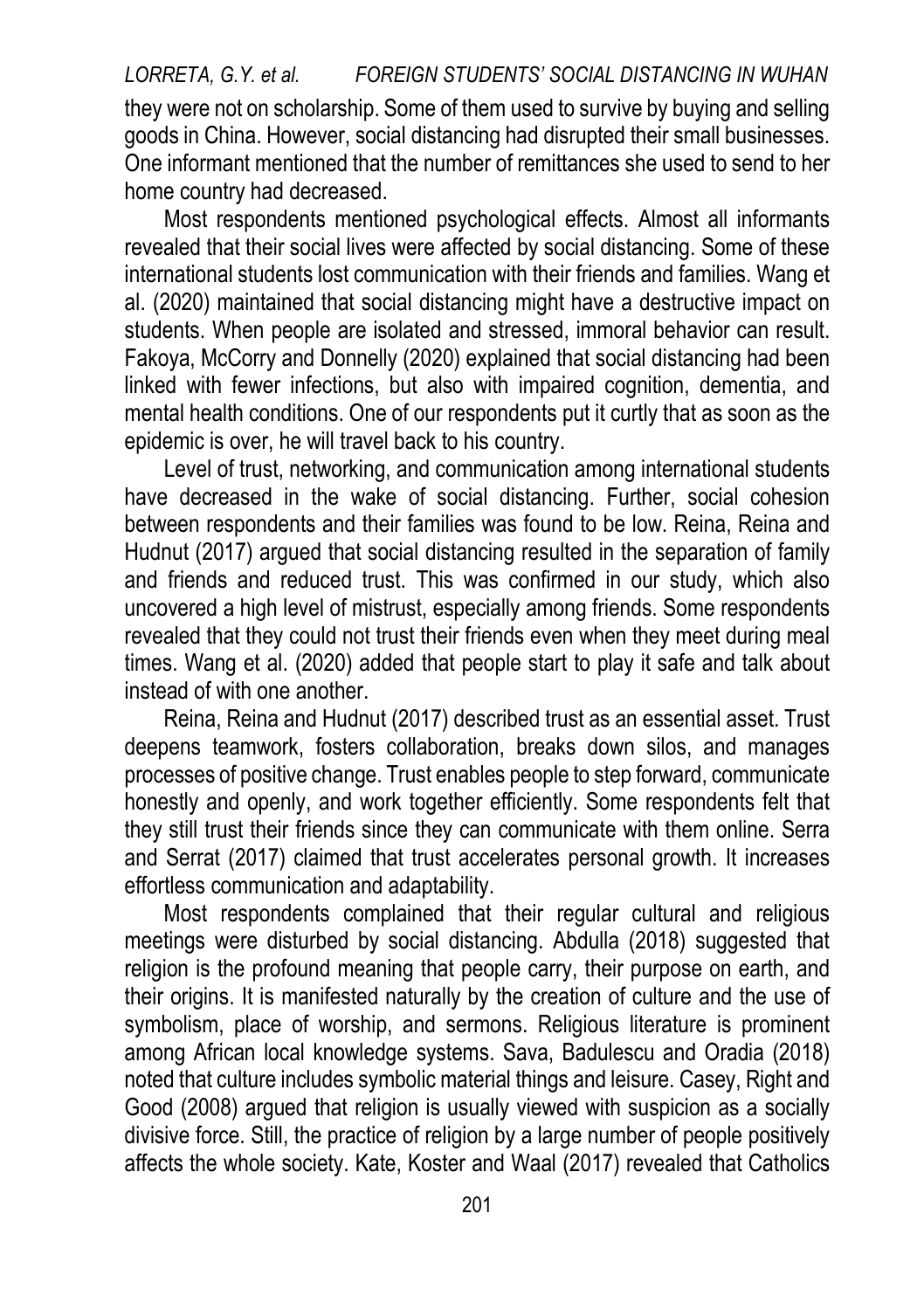experience greater life satisfaction than non-religious individuals. One respondent felt that because of social distancing it is impossible to perform spiritual rituals with his peers. Thus, cultural and religious activities were negatively affected by social distancing.

# **Conclusion and Recommendations**

This study revealed that social distancing was accepted by international students in Wuhan as an efficient strategy of curbing the spread of COVID-19. At the same time, the study proved that social distancing also had many negative effects on international students. Social distancing did indeed reduce the spread of the virus in Wuhan, thereby flattening the curve of new infections. However, it affected the mental health of international students, coupled with the fear of the illness and disruption of the academic calendar that has changed the students' academic progress. The observations also suggest that virtual learning introduced or expanded by the university has promoted a new way of individualism in problem-solving, which is inimical to cooperation and social cohesion. This latter possibility raises questions about instructional methods more generally, beyond the exceptional situation of the COVID-19 lockdown.

This study demonstrated the importance of effective and truthful communication by government authorities about the need for social distancing, as the students accepted its necessity in the given situation. Further, regular exercise, proper diet, online classes, online communication, and online religious meetings should be observed. The Chinese government is also encouraged to make the period of social distancing relatively short. This limits the burden of loneliness on international students. CCNU should also increase online awareness campaigns on the benefits of social distancing. The media should provide truthful and transparent information to avoid igniting irrational fear in students. International students are encouraged to make use of social distancing for their personal development. More so, they should change their negative attitude towards social distancing. Social distancing can be for good rather than harm — unless it becomes a life-long habit.

# **Acknowledgement**

Leonard Chitongo wishes to acknowledge the NRF–SARChI in Sustainable Local (Rural) Livelihoods for its support to his contribution to this study.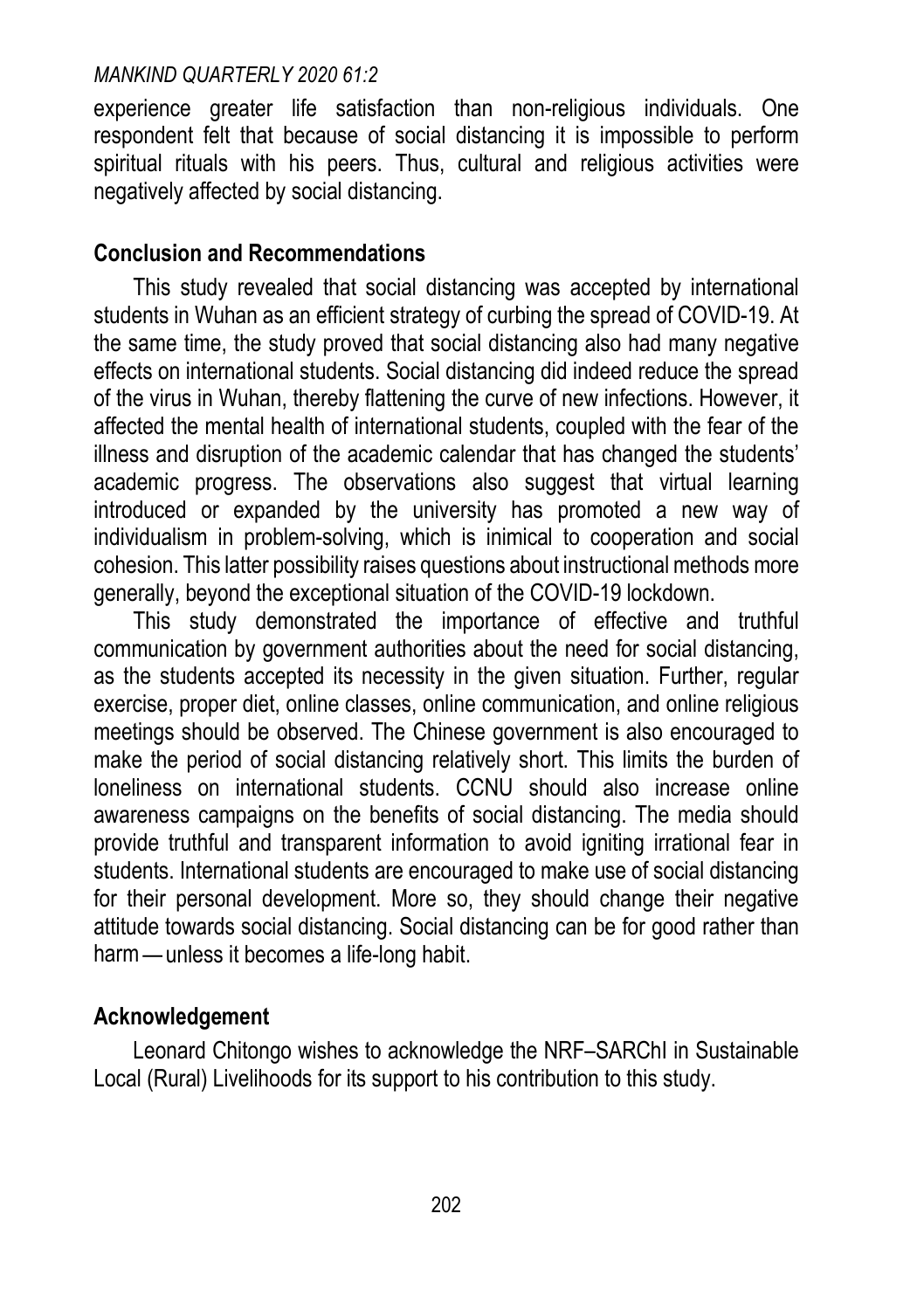# **References**

Abdulla, M.R. (2018). Culture, religion, and freedom of religion or belief. *Review of Faith & International Affairs* 16(4): 102-115.

[https://www.tandfonline.com/doi/full/10.1080/15570274.2018.1535033.](https://www.tandfonline.com/doi/full/10.1080/15570274.2018.1535033)

Aggrey-Darkoh, E. (2020). *The impact of COVID-19 and other infectious disease outbreaks on international students.* Ghana: Peter Anti Partey, Institute for Education Studies.

Barnhart, B. (2019). *The 9 most overlooked benefits of social media.* [https://sproutsocial.com/insights/benefits-of-social-media/.](https://sproutsocial.com/insights/benefits-of-social-media/)

Baumeister, R.F. (1995). The need to belong: Desire for interpersonal attachments as a fundamental human motivation. *Psychological Bulletin* 117: 497-529.

Bhat, A. (2019). *Empirical research: Definition, methods, types and examples.* [https://www.questionpro.com/blog/empirical-research/.](https://www.questionpro.com/blog/empirical-research/)

Bhochhibhoya, A., Dong, Y. & Branscum, P. (2017). Sources of social support among international college students in the United States. *Journal of International Students* 7(3): 671-686.

Biordi, D.L., Heitzer, M., Mundy, E., DiMarco, M., Thacker, S., Taylor, E., ... & Fitzgerald, K. (2015). Improving access and provision of preventive oral health care for very young, poor, and low-income children through a new interdisciplinary partnership. *American Journal of Public Health* 105(S2): e23-e29.

Brooks, K., Webster, K., Smith, E., Woodland, L., Wessely, S., Greenberg, N. & Rubin, J. (2020). The psychological impact of quarantine and how to reduce it: Rapid review of the evidence. *Lancet* 395: 912-920.

Casey, P., Right, M.D. & Good, K. (2009). *The psycho-social benefits of religious practice*. Iona Institute.

Christians, C.G. (2000). Ethics and politics in qualitative research. In: N.K. Denzin & Y.S. Lincoln (eds.), *Handbook of Qualitative Research*, pp. 133-155. Thousand Oaks, CA: Sage.

Chuah, J.S.C & Singh, M.K.M. (2016). International students' perspectives on the importance of obtaining social support from host national students. *International Education Studies* 9(4): 132-140. [http://dx.doi.org/10.5539/ies.v9n4p132.](http://dx.doi.org/10.5539/ies.v9n4p132)

ECDC (2020). *Considerations relating to social distancing measures in response to COVID-19 – second update*. European Centre for Disease Prevention and Control, Stockholm[. https://www.ecdc.europa.eu/sites/default/files/documents/covid-19-social](https://www.ecdc.europa.eu/sites/default/files/documents/covid-19-social-distancing-measuresg-guide-second-update.pdf)[distancing-measuresg-guide-second-update.pdf.](https://www.ecdc.europa.eu/sites/default/files/documents/covid-19-social-distancing-measuresg-guide-second-update.pdf)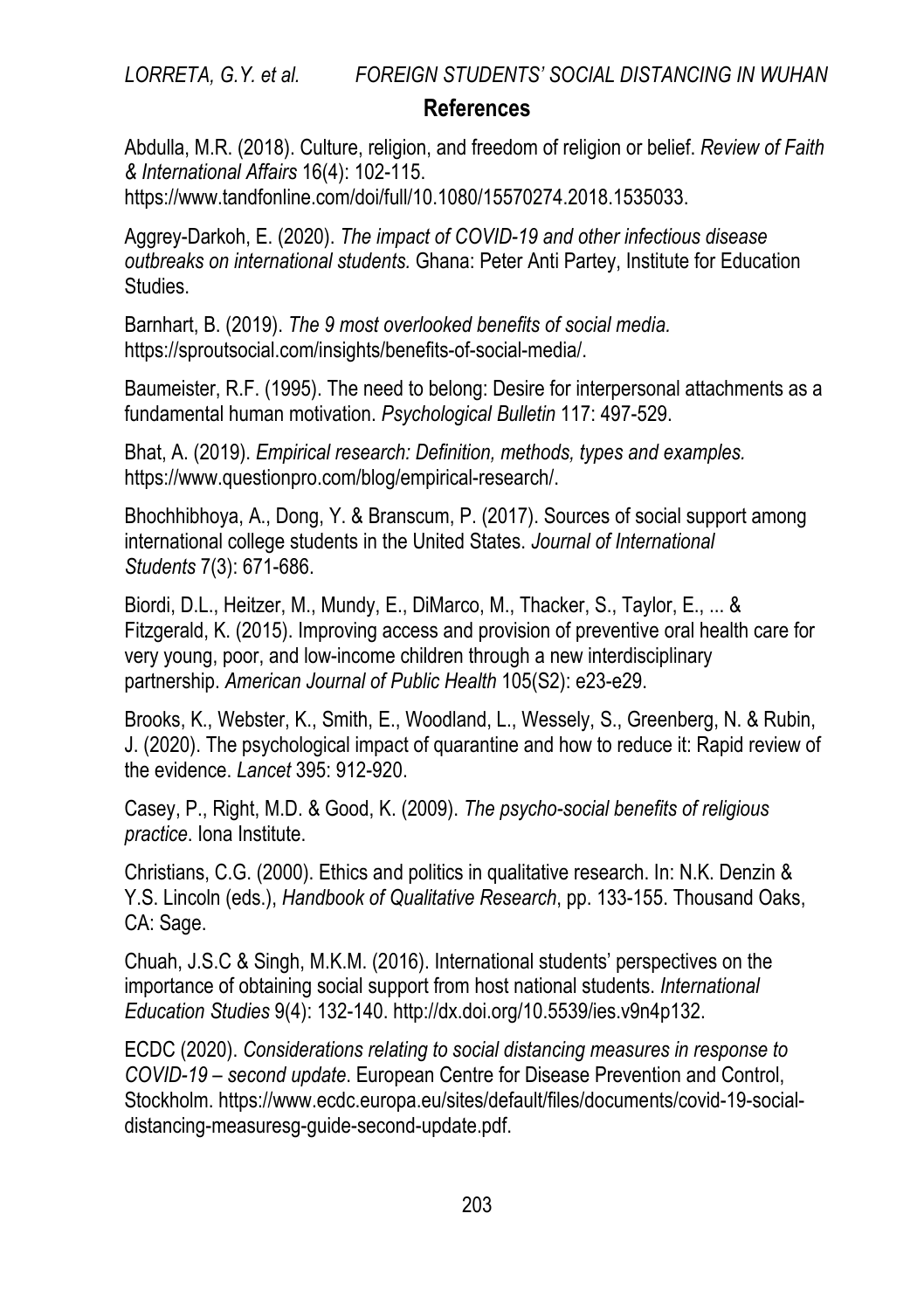Fakoya, A., McCorry, K. & Donnelly, M. (2020). Loneliness and social isolation interventions for older adults: A scoping review of reviews. *BMC Public Health* 20: 129.

Galea, S., Merchant, M.R. & Lurie, N. (2020). The mental health consequences of COVID-19 and physical distancing. The need for prevention and early intervention. *JAMA Internal Medicine* 180: 817-818.

Gomes, C., Berry, M., Alzougool, B. & Chang, S. (2014). Home away from home: International students and their identity-based social networks in Australia. *Journal of International Students* 4(1): 2-15. http://jistudents.org/

Herman, A.O. (2020). *COVID-19: Social distancing's benefits estimated*. NEJM Journal Watch[. https://www.jwatch.org/fw116482/2020/03/24/covid-19-social-distancings](https://www.jwatch.org/fw116482/2020/03/24/covid-19-social-distancings-benefits-estimated)[benefits-estimated.](https://www.jwatch.org/fw116482/2020/03/24/covid-19-social-distancings-benefits-estimated)

Huitt, W. & Robbins, J. (2018). Spiritual development: Meaning and purpose. In: W. Huitt (ed.), *Becoming a Brilliant Star: Twelve Core Ideas Supporting Holistic Education*, pp. 159-178. La Vergne, TN: IngramSpark.

Kate, T., Koster, D. & Waal, D. (2017). Effect of religiosity on life satisfaction in a secularized context: Assessing the relevance of believing and belonging. *Review of Religious Research* 59: 135-155.

Keles, B., McCrae, N. & Grealish, A. (2020). A systematic review: The influence of social media on depression, anxiety and psychological distress in adolescents. *International Journal of Adolescence and Youth* 25(1): 79-93.

Kissler, S., Tedijanto, C., Lipsitch, M. & Grad, Y. (2020). *Social distancing strategies for curbing the COVID-19 epidemic*. DASH, Harvard University. https://dash.harvard.edu/handle/1/42638988.

Li, C. & Lalani, F. (2020) *The COVID-19 pandemic has changed education forever. This is how,* World Economic Forum. https://www.weforum.org/agenda/2020/04/coronaviruseducation-global-covid19-online-digital-learning/

Lopez, G. (2020, Mar 24). 5 lessons on social distancing from the 1918 Spanish flu pandemic. *Vox*.

McKinney, C. (2020). Social distancing causing unintended environmental benefits. *The Daily Universe.* [https://universe.byu.edu/2020/03/20/social-distancing-causing](https://universe.byu.edu/2020/03/20/social-distancing-causing-unintended-environmental-benefits/)[unintended-environmental-benefits/.](https://universe.byu.edu/2020/03/20/social-distancing-causing-unintended-environmental-benefits/)

Nania, R. (2020, April 10). Why more experts prefer 'physical distancing' over 'social distancing. *AARP*. [https://www.aarp.org/health/conditions-treatments/info-](https://www.aarp.org/health/conditions-treatments/info-2020/coronavirus-physical-social-distancing.html)[2020/coronavirus-physical-social-distancing.html.](https://www.aarp.org/health/conditions-treatments/info-2020/coronavirus-physical-social-distancing.html)

Nesterova, M.D. (2020). Trust as a cognitive base of social cohesion in the university communities. *International Journal of Cognitive Research in Science, Engineering and Education (IJCRSEE)* 8(1): 15-23.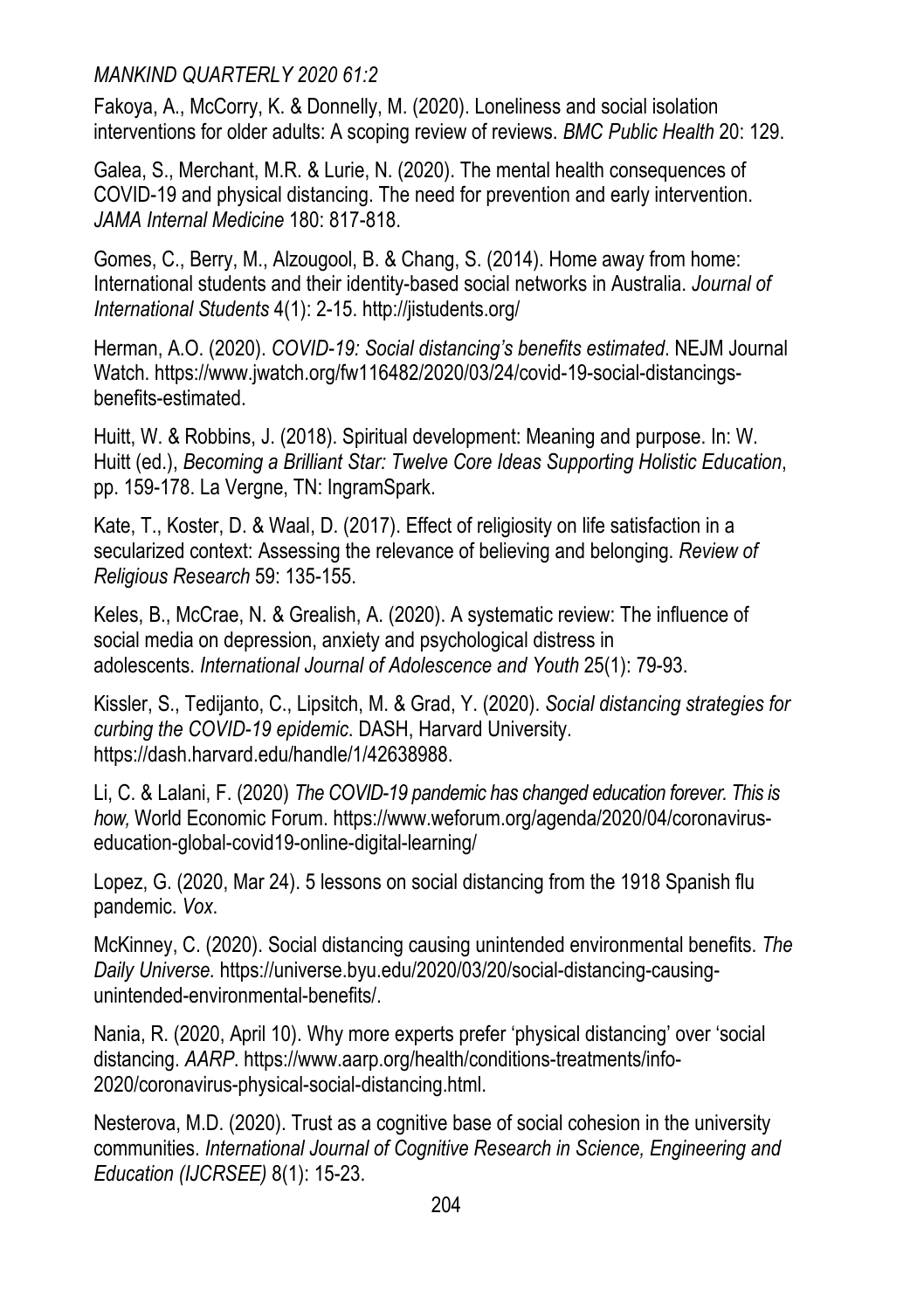*LORRETA, G.Y. et al. FOREIGN STUDENTS' SOCIAL DISTANCING IN WUHAN*  Nguyen, L.H., Drew, D.A., Joshi, A.D., Guo, C.G., Ma, W., Mehta, R.S., ... & Mucci, L. (2020). Risk of symptomatic Covid-19 among frontline healthcare workers. *medRxiv*. [https://www.medrxiv.org/content/10.1101/2020.04.29.20084111v6.full.pdf.](https://www.medrxiv.org/content/10.1101/2020.04.29.20084111v6.full.pdf)

Prem, K., Liu, Y., Russell, T.W., Kucharski, A.J., Eggo, R.M., Davies, N., ... & Abbott, S. (2020). The effect of control strategies to reduce social mixing on outcomes of the COVID-19 epidemic in Wuhan, China: A modelling study. *Lancet Public Health* 5(5): e261-e270.

Reina, D., Reina, M. & Hudnut, D. (2017). Why trust is critical to team success. *Center for Creative Leadership*[. https://www.ccl.org/wp-content/uploads/2017/05/why-trust-is](https://www.ccl.org/wp-content/uploads/2017/05/why-trust-is-critical-team-success-research-report.pdf)[critical-team-success-research-report.pdf.](https://www.ccl.org/wp-content/uploads/2017/05/why-trust-is-critical-team-success-research-report.pdf)

Sava, D. & Badulescu, A. (2018). Festivals as cultural activities – combinations of economic and social benefits. *Oradea Journal of Business and Economics* 3(special): 27-35.

Sawir, E., Marginson, S., Deumert, A., Nyland, C. & Ramia, G. (2008). Loneliness and international students: An Australian study. *Journal of Studies in International Education* 12(2): 148-180.

Singer, C. (2018). Health effects of social isolation and loneliness. *Journal of Aging Life Care* 28(1): 4-8.

Smith, D. (2019). Mitchell Trubisky got off social media to improve his mental health. *NBC Sports*[, https://profootballtalk.nbcsports.com/2019/01/04/mitchell-trubisky-got-off](https://profootballtalk.nbcsports.com/2019/01/04/mitchell-trubisky-got-off-social-media-to-improve-his-mental-health/)[social-media-to-improve-his-mental-health/.](https://profootballtalk.nbcsports.com/2019/01/04/mitchell-trubisky-got-off-social-media-to-improve-his-mental-health/)

Stonestreet, J. & Rivera, R. (2020, February 04). *Social distancing and loneliness. Our next short course on responding to culture's brokenness*. https://breakpoint.org/socialdistancing-and-loneliness/

Sullivan, H. (2020). Coronavirus 15 April latest: at a glance. *Guardian*. [https://www.theguardian.com/world/2020/apr/15/coronavirus-latest-15-april-at-a-glance.](https://www.theguardian.com/world/2020/apr/15/coronavirus-latest-15-april-at-a-glance)

Trivers, R.L. (1971). The evolution of reciprocal altruism. *Quarterly Review of Biology* 46: 35-57.

UniversalTeacher (2020). *Examples of exploratory research.* https://universalteacher.com/1/examples-of-exploratory-research/.

Venkatesh, A. & Edirappuli, S. (2020). Social distancing in covid-19: what are the mental health implications. *BMJ* 2020: 369. https://www.bmj.com/content/369/bmj.m1379.

Wang, C., Cheng, Z., Yue, X.G. & McAleer, M. (2020). Risk management of COVID-19 by universities in China. *Journal of Risk and Financial Management* 13: 36. https://www.mdpi.com/1911-8074/13/2/36.